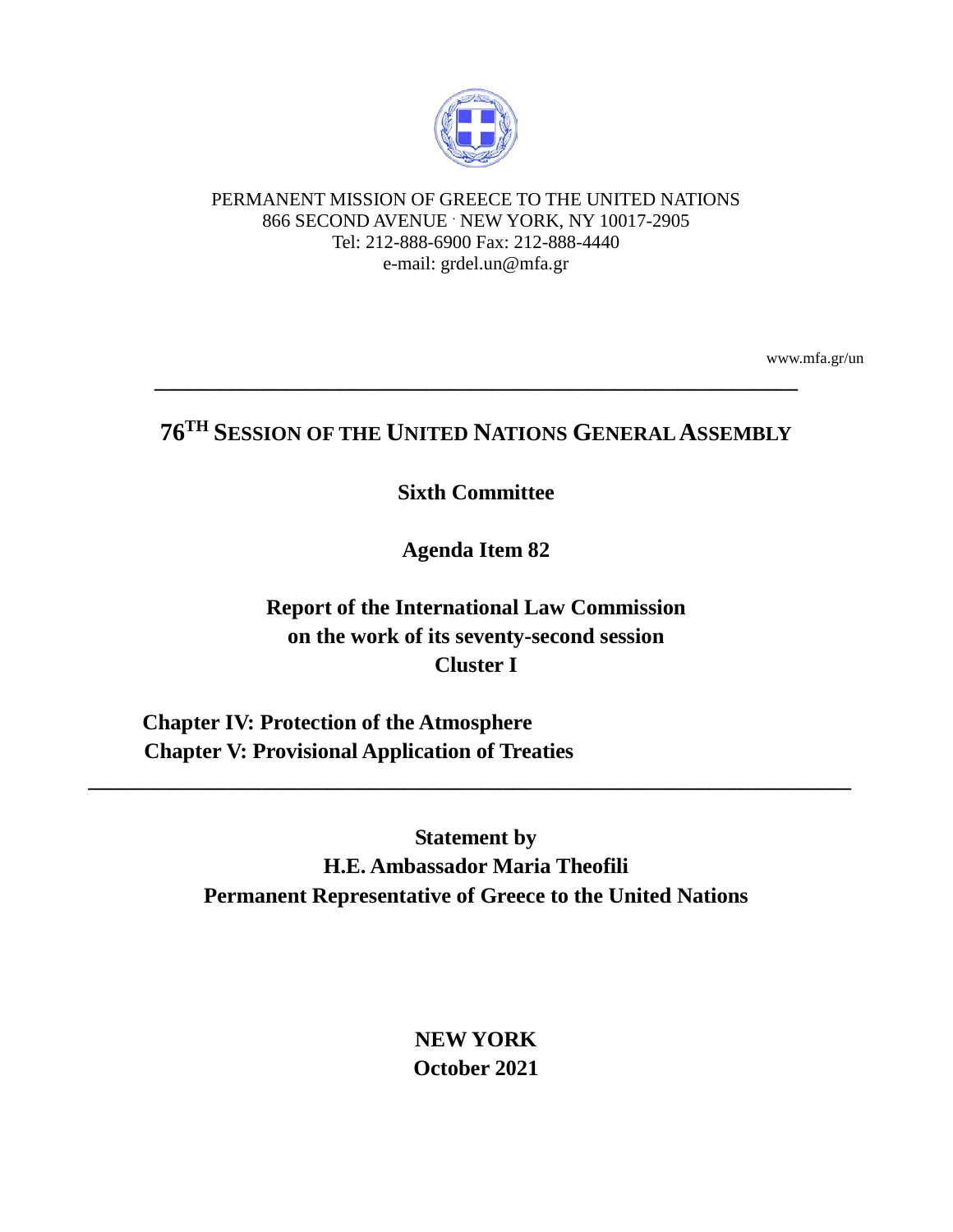### Madam Chair,

At the outset allow me to express my country's gratitude to the International Law Commission for its contribution at this Session. We also thank the Chairperson of the Commission, Mr. Mahmoud D. Hmoud, for his comprehensive report to the Sixth Committee. I wish also to most warmly thank the Codification Division of the Secretariat and its director, Mr. Huw Llewellyn, for their excellent work and support to the Commission.

While fully aligning with the Statement submitted by the European Union, Greece would like to share some additional remarks on the following topics:

#### **Chapter IV: Protection of the Atmosphere**

Madam Chair,

On the topic of the protection of the atmosphere, Greece welcomes the adoption by the International Law Commission on second reading of a set of 12 Guidelines and commentaries and takes the opportunity to congratulate the Special Rapporteur Mr. Shinya Murase for the high quality of his six Reports.

Greece fully supports the ILC's consideration of atmospheric pollution and atmospheric degradation as a common concern of humankind, given the unity of the atmosphere, its importance for life on Earth and the interest of the entire international community in its protection.

Given that various human activities, often regulated by specific rules, have an impact upon the atmosphere, we note with appreciation guideline 9, aiming to ensure compatibility, mutual supportiveness and complementarity between the law relating to the protection of the atmosphere and relevant norms stemming from other branches of international law.

We highly appreciate the overall structure of the guidelines, in particular the link established by the Commission between the due diligence obligation of States to protect the atmosphere as expressed in guideline 3 and the ensuing obligations to conduct Environmental Impact Assessments (EIAs) and use the atmosphere in a sustainable, equitable and reasonable manner as enunciated in guidelines 4, 5 and 6 respectively. In fact, guideline 3 provides for the overarching duty of care for the protection of the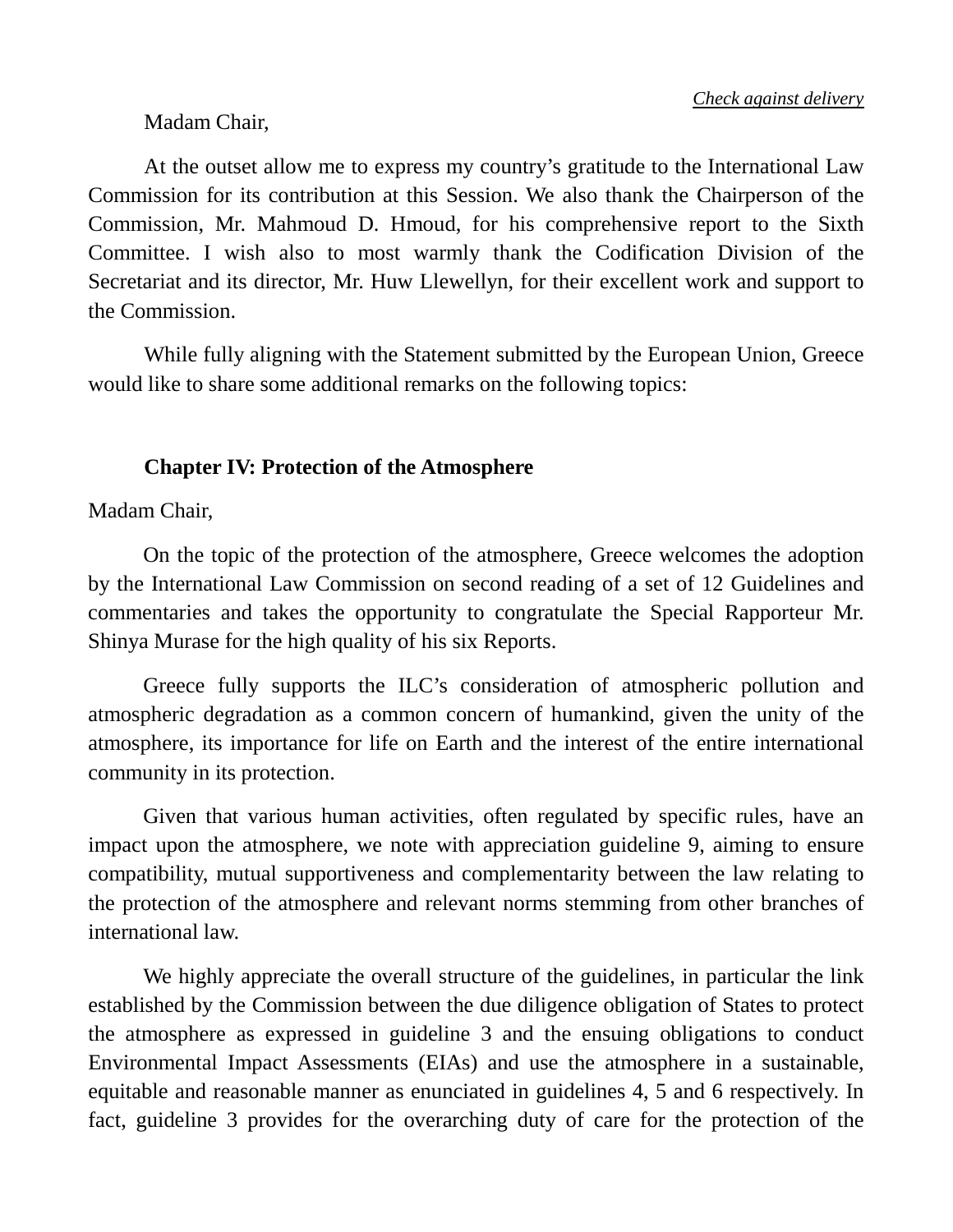atmosphere, while the obligations contained in the three following guidelines flow from and concretize aspects of this general duty.

Regarding in particular guideline 4, we note the threshold of "significant adverse impact" for the triggering of the EIA procedure. In our view, the proposed threshold is based on solid ground, stemming from relevant ICJ and ITLOS case law, treaty practice, in particular the Espoo Convention, and principle 17 of the 1992 Rio Declaration. Finally, turning to the commentary of this provision, we should have preferred, for the sake of clarity and in line with Principle 19 of the Rio Declaration, that the wording of its paragraph 1 explicitly stated that notification and consultations should include any potentially affected State.

## **Chapter V: Provisional Application of Treaties**

Madam Chair,

Greece expresses its gratitude to the International Law Commission for the adoption, on second reading, of the Guide to Provisional Application of Treaties, together with commentaries thereto and an annex containing examples of provisions on provisional application, as it constitutes a valuable tool providing guidance and assistance to States and international organizations regarding the applicable law, in light of contemporary practice.

We would also like to extend our gratitude and congratulations to the Special Rapporteur, Mr. Juan Manuel Gomez Robledo, for his  $6<sup>th</sup>$  Report on Provisional Application of Treaties, as well as for his overall contribution to the Commission's study of the topic. The efforts made by the Special Rapporteur in his 6th Report to take stock of and accommodate the various comments and concerns expressed by States are highly appreciated, as they provide an important example of the kind of interaction and constructive dialogue that should exist between the International Law Commission and the UNGA Sixth (Legal) Committee.

Turning now to the Guide on Provisional Application of Treaties, and by way of general comment, Greece supports the pragmatic approach taken by the Commission, which recognizes the usefulness but also the flexible and inherently voluntary nature of provisional application, while at the same time cautioning against it being used as a